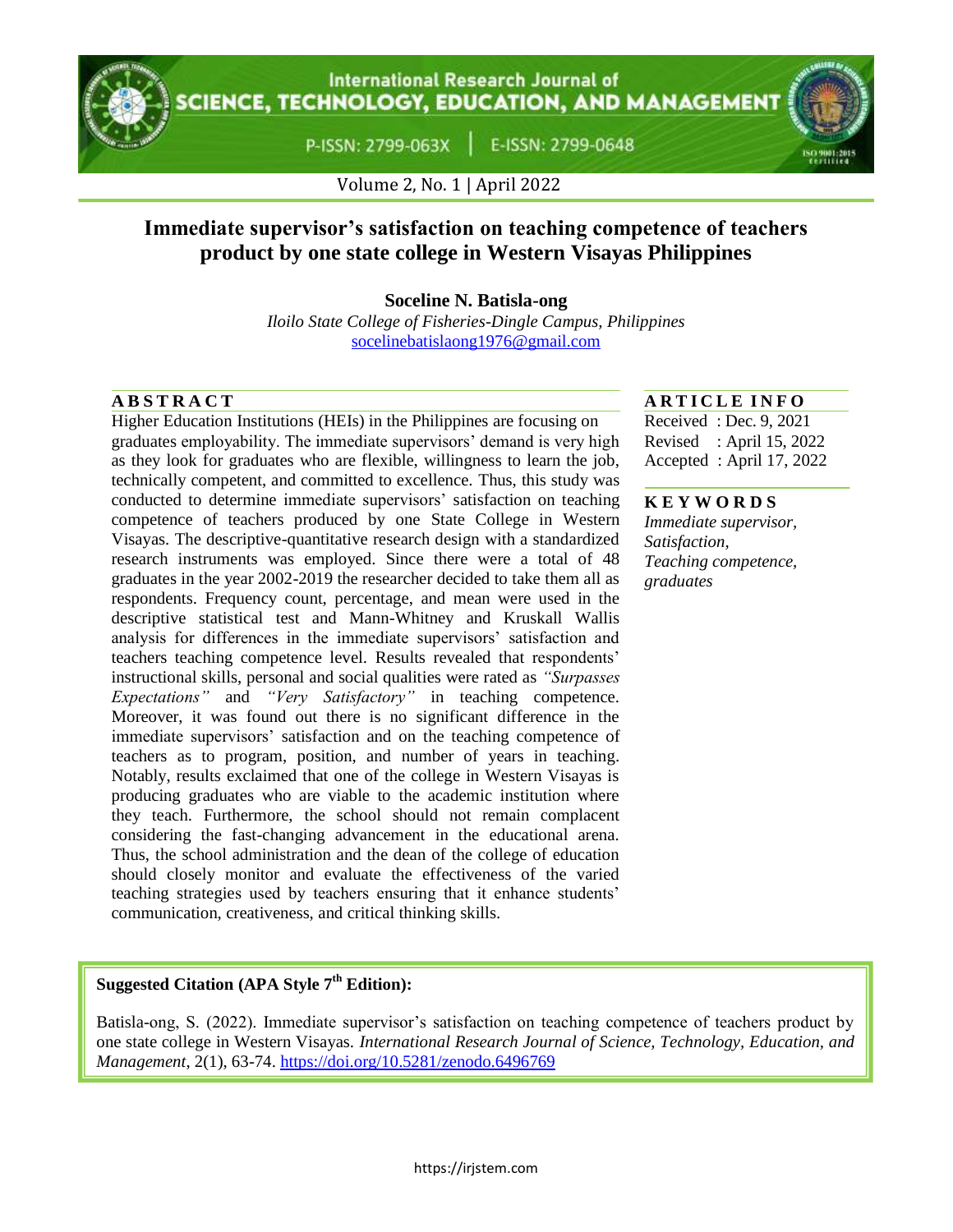#### **INTRODUCTION**

The graduates' employability and performance in the workplace defines the institution's success. Higher education institutions are in charge of developing globally competitive and efficient graduates who have the necessary workplace training. Graduates of higher education should incorporate knowledge, abilities, and attitudes that the modern workplace expected (Winch, 2006). Immediate supervisors, according to Hesketh (2000) wants students to receive rigorous instruction at school that will prepare them for the future job.

There have been ventures into examining employee traits that companies look for, such as Boland and Akridge (2004) and Norwood and Henneberry (2006) in response to the problem of educating students for the world of work. Immediate supervisors, according to Harvey (2000), look for employees who have communication, teamwork, and interpersonal skills. Employees who have access to interactive facts are more likely to communicate effectively (formally and informally). They are comfortable working with individuals from all walks of life, work well in groups, and are adaptable enough to change their duties from one project to the next. Personal qualities and abilities studied by Harvey (2000), include intellect, knowledge, willingness and ability to learn, continual learning, readiness to take chances and demonstrate initiative, self-motivation, self-confidence, and self-management, among others. Institutions of higher education should review the opinions and expectations of immediate supervisors on a regular basis in order to improve the employability of graduates.

The higher education industry has a critical role in improving employability as well as contributing to national economic growth. According to Statistics South Africa (2017), white and Indian demographic groupings had the largest percentage of employed people with a higher education qualification. A tertiary qualification was held by 47.3 percent of the employed white population and 29.7% of the employed Indian population. Employed people with a tertiary education made up only 16.2% and 13.3% of the black and colored populations, respectively. According to statistics from 2015 and 2016, more than half of the employed black and colored people had less than matric education. Furthermore, higher education is responsible for preparing students to be skilled workers who can compete in a diminishing global workforce (Griesel and Parker 2009). "The need for a more seamless interaction between higher education and the workplace" is becoming increasingly apparent in South Africa's higher education industry (Chetty 2012). Institutions of higher learning should review the perspectives and expectations of immediate supervisors on a regular basis in order to improve the employability of graduates. Curriculum planners can use the information gained from these evaluations to connect curricula with critical workplace skills or to launch remedial courses that will improve graduate readiness. Harvey (2000), warns that the academy should not be seen as a "apologist for anti-intellectualism, for the erosion of academic freedom, and as proposing that higher education should be about training graduates for jobs rather than improving their minds" when discussing the relationship between the academy and employment. The new reality for higher education in a globalized world, according to Harvey (2000) is the ability to respond to a quickly changing world is important, but it should not be at the expense of higher education preparation.

In addition, graduates must contribute more than technical knowledge to the job in a knowledge-based economy. Higher education institutions are emphasizing programs that will cultivate and foster skills and qualities, as well as assuring a thorough mastery of subject matter (Yen et.al. 2009). Graduate employability is without a doubt a major concern in today's higher education (Treleaven & Voola, 2008). Therefore, in these perspectives, the researcher opted to conduct this study to determine the immediate supervisor's views on their satisfaction with the quality of the graduates expected of them by their immediate supervisors. This study will also help determine the areas that need improvement to further enhance the teaching competency during their pre-service training workshops and other skills required for the teacher. This study will be beneficial for the school to have a glimpse of the performance of its graduates while providing feedback for curricular evaluation and enhancement. It provides useful insights and input to the development of outcome-based curriculum in coming up with quality education.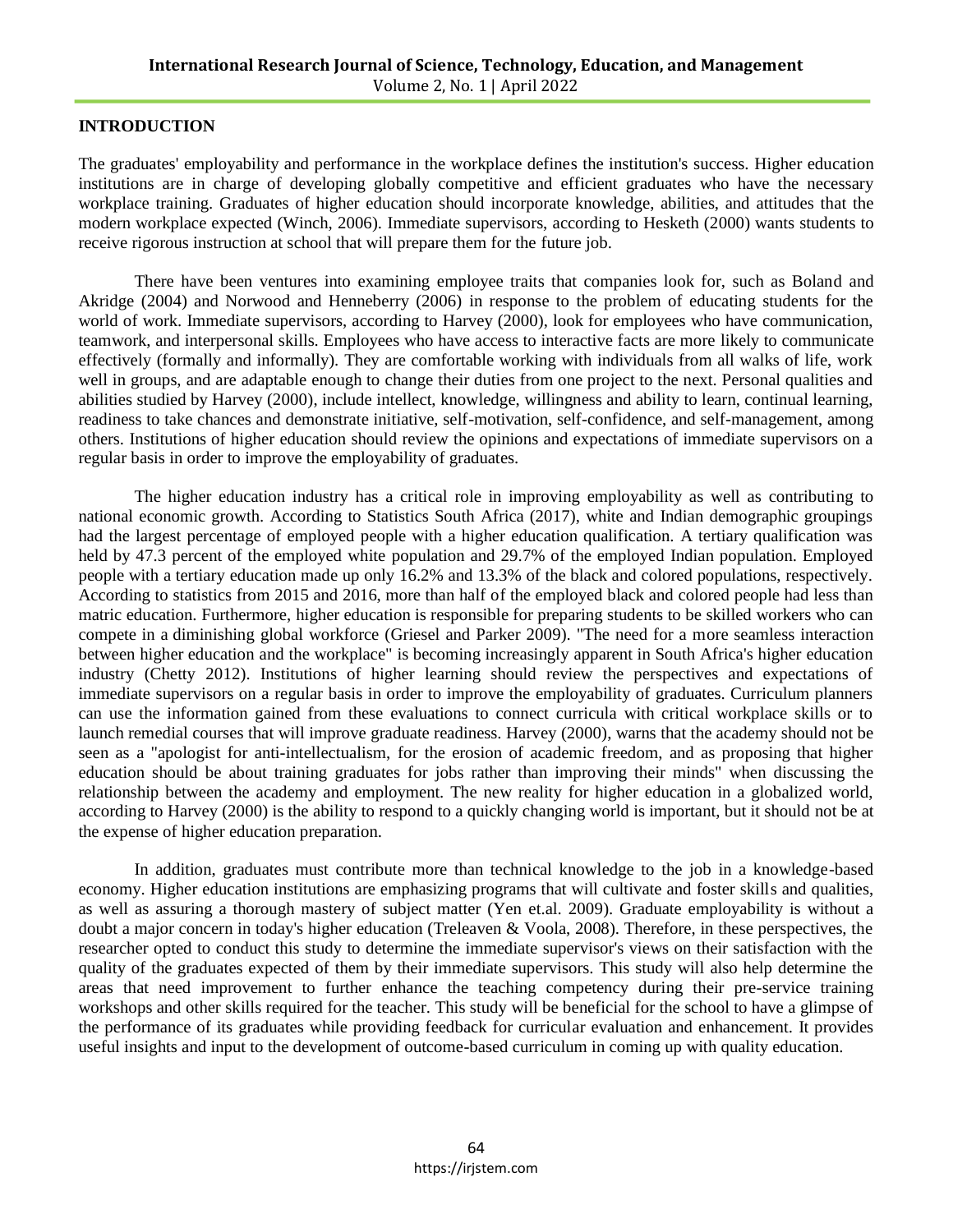#### **Objectives**

This study aimed to find out the immediate supervisors" satisfaction on teaching competence of teachers produced by one state college in Western Visayas. Specifically, the study sought to:

- 1. Determine respondents profile in terms of program, position, and number of years in teaching?
- 2. Determine the immediate supervisors" satisfaction on teaching competence of teachers product by one state college in Western Visayas when taken as a whole and group according program, position, and number of years in teaching?
- 3. Determine the teaching competence of teachers according to program, position, and number of years in teaching?
- 4. Is there significant differences on the immediate supervisors "satisfaction of teachers product by one state college in Western Visayas satisfaction according to program, position, and number of years in teaching?
- 5. Is there significant differences in the teaching competence of teachers product by one state college in Western Visayas when classified according to program, position, and number of years in teaching?

#### **Hypothesis**

1. There is significant differences in the immediate supervisors "satisfaction of teachers product by one state college in Western Visayas satisfaction of when classified according to program, position, and number of years in teaching.

2. There significant differences in the teaching competence of teachers product by one state college in Western Visayas when classified according to program, position, and number of years in teaching.

#### **Framework of the study**

The immediate supervisors' satisfaction on teaching competence of teachers is an important piece of information that schools must consider to determine the relevance and responsiveness of their curriculum, programs, and services. The paradigm in Figure 1 graphically illustrates the interaction of the variables upon which the present research was anchored.



*Figure 1. Schematic diagram showing the variables of the study*

#### **METHODS**

#### **Research design**

A descriptive research design was used in this study to determine the immediate supervisors" satisfaction on teaching competence of teachers produced by one state college in Western Visayas in terms of instructional skills, personal and social qualities, and teaching competence used by the Department of Education. According to Calmorin (2016), this design allows descriptions of the existing phenomenon and comparison of phenomenon or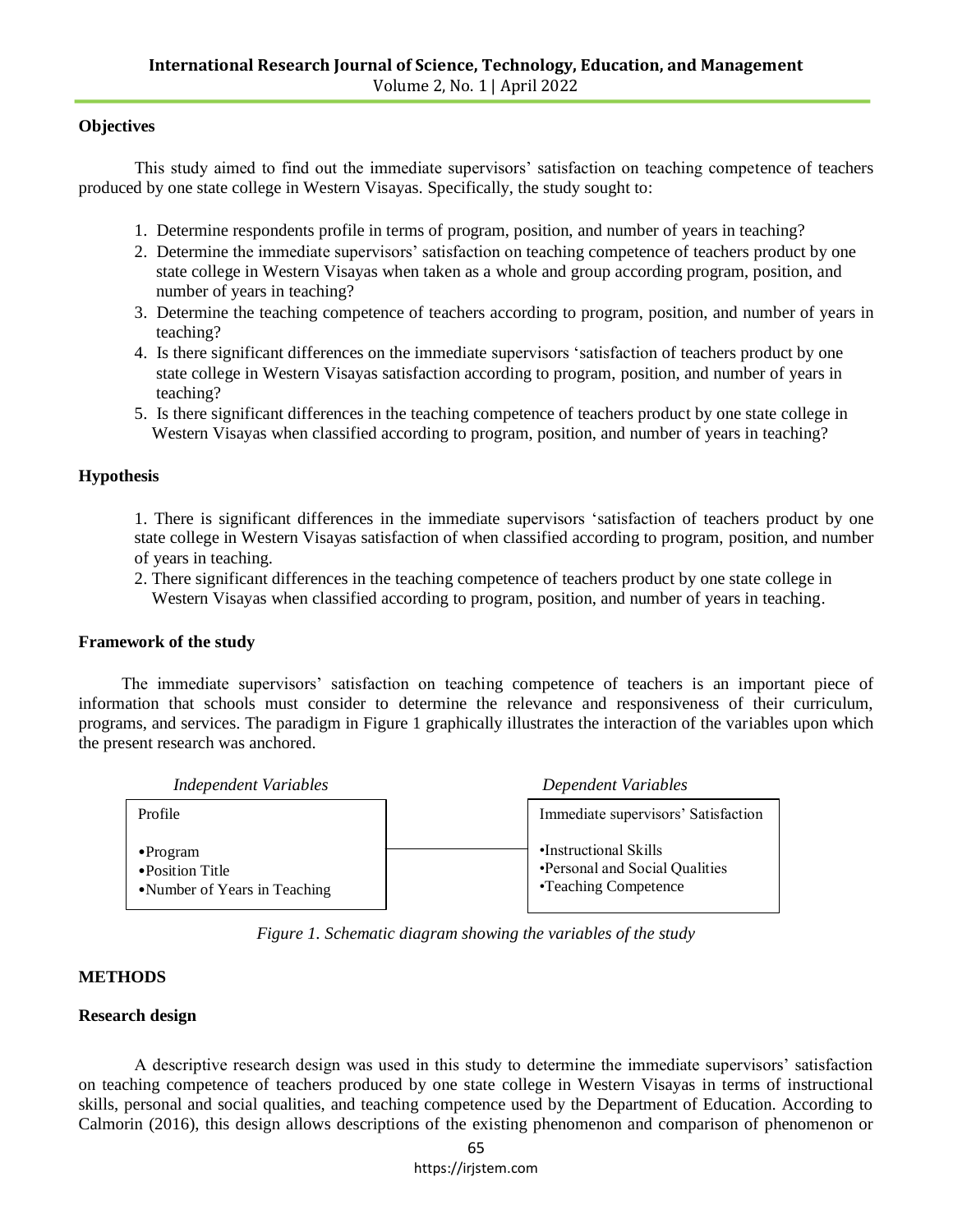phenomena among categories of given variables. A quantitative method of research was employed in this study. This method is employed when the objective of this study is answerable by numeric terms or uses numerical data.

#### **Respondents**

The respondents in this study were the graduates by one state college in Western Visayas. The institution started in the academic year 2002 were they offered Bachelor of Secondary Education and Bachelor of Elementary Education. Only few students were enrolled from academic year 2002-2019 and employed in the public school. There were 35 Bachelor of Secondary Education and 13 Bachelor of Elementary Education graduates who were responded the survey. Non-probability sampling technique was employed since all the graduates were included as respondents or total enumeration.

#### **Instrument**

The research instruments used in this study were adapted from the past studies. The research instrument was divided into three parts. Part I reflected the personal data of the respondents. Part II was a questionnaire checklist on the immediate supervisors' satisfaction adapted from Clavel, et.al (2017) and Part III teaching competence adapted from Palu-ay (2019) used by the Department of Education. The personal data to be filled up by the respondents while the questionnaire checklist on the immediate supervisors satisfaction and teaching competence to be rated by their immediate supervisor.

#### **Data gathering procedure**

Since in 2019 this was the first wave of COVID-19 outbreak thus, the researcher tend to administered the research instrument personally to those who live nearby by observing proper health protocols, while those who were far away were sent through e-mail or via Messenger and checked the accomplished instrument as to its completeness. The data collected were tabulated, classified, encoded, statistically processed, analyzed, and interpreted.

#### **Data analysis**

In the analysis of data, descriptive and inferential statistical tests were employed in the study. The descriptive statistical tests applied were frequency count, percentage, and mean. In interpreting the mean scores regarding the immediate supervisors" satisfaction level of the respondents taken as an entire group and classified as to variables, the mean scores ranging between 1.00 and 1.49 were regarded as "needs improvement"; those between 1.50 and 2.49 as "meets expectations"; and those between 2.50 and 3.00 as "surpasses expectations". These ranges were obtained dividing them by the number values between 1 and 3, the former being the lowest value assigned to the choices and the latter being the highest. On the other hand, in interpreting the mean scores regarding the teaching competency level of the respondents taken as an entire group and classified as to variables, the mean scores ranging between 1.00 and 1.80 were regarded as "very poor"; those between 1.81 and 2.60 as "poor"; those between 2.61 and 3.40 as "average"; those between 3.41 and 4.20 as "satisfactory; and those between 4.21 and 5.00 as "very satisfactory". These ranges were also obtained dividing them by the number values between 1 and 5, the former being the lowest value assigned to the choices and the latter being the highest. In variance analysis, in order to determine the groups the significant difference was in favor of, Mann Whitney test was used in the immediate supervisors' satisfaction and teaching competency level when classified into two groups and Kruskall Wallis was used in the immediate supervisors' satisfaction and teaching competency level when classified into three or more groups.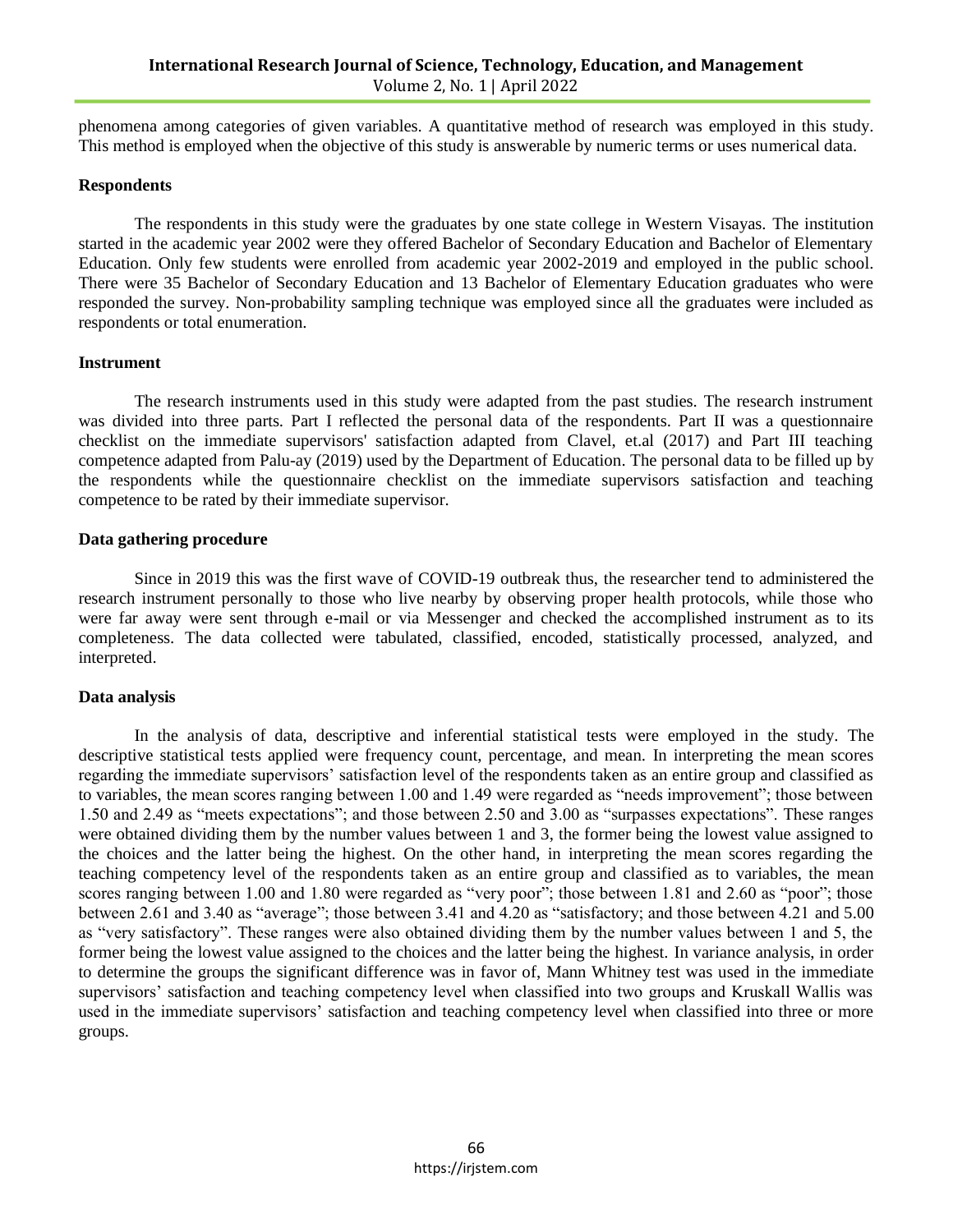#### **RESULTS AND DISCUSSION**

As reflected in Table, it shows the profile of the respondents in terms of program, position, and number of years in teaching. The respondents are 35 (73%) Bachelor of Secondary Education (BSEd) and 13 (27%) Bachelor of Elementary Education (BEEd). The ratio of Bachelor of Secondary Education to Bachelor in Elementary Educaton is 2:1. Of the 48 respondents, 36 (75%) are Teacher 1, seven (15%) are Teacher 2, one (2%) is Teacher 3, two  $(4\%)$ are Head Teacher and two (4%) are Master Teacher. The respondents are more of Teacher 1 on the position. Number of years in teaching. Of the 48 respondents, 34 (71%) 5 years and below in service and 14 (29%) 6 years and up in service. Majority of the respondents have rendered five years and below in service.

| Variable                      | Frequency      | Percentage (%) |  |
|-------------------------------|----------------|----------------|--|
| Program                       |                |                |  |
| <b>BSEd</b>                   | 35             | 73             |  |
| <b>BEEd</b>                   | 13             | 27             |  |
| Position                      |                |                |  |
| T1                            | 36             | 75             |  |
| T2                            | 7              | 15             |  |
| T <sub>3</sub>                | 1              | 2              |  |
| <b>HT</b>                     | 2              | 4              |  |
| MT                            | $\mathfrak{D}$ | 4              |  |
| Number of years in            |                |                |  |
| teaching<br>5 years and below | 34             | 71             |  |
| 6 years up                    | 14             | 29             |  |
| As a Whole                    | 48             | 100            |  |

*Table 1 Profile of the respondents*

#### *Immediate supervisors' satisfaction of graduates taken as an entire group*

The immediate supervisors" satisfaction of graduates taken as an entire group in terms of instructional skills and personal and social qualities are reflected in Table 2. The six statements used to determine the instructional skills of the respondents were all rated by their immediate supervisors as surpasses expectations. The respondents' knowledge and mastery of the subject matter taught and preparation of lesson plan got a mean of 2.65, communication skills got 2.56, strategies in the presentation of the lesson and system of classroom routine and discipline 2.63, and efficiency in doing paper works 2.54. The overall mean was 2.61 with an interpretation of "surpasses expectations. "The result shows that "knowledge and mastery of the subject matter taught and preparation of lesson plan" ranked number one and the last was "efficiency in doing paper works". This result implies that the graduates were really prepared and competent in terms of their instructional skills. In terms of the efficiency in papers work where it got the lowest mean could be attributed to the bulk of paper works required from them and it changes from time to time. This study is supported with the findings of Yen et.al. (2009) that higher education institutions are emphasizing programs that will cultivate and foster skills and qualities, as well as assuring a thorough mastery of subject matter.

The respondents were also rated by their immediate supervisors in all the five statements as surpasses expectations in their personal and social qualities. In terms of grooming and personality, attendance, and professional ethics they got a mean of 2.81, initiative and resourcefulness 2.79, and involvement in teamwork 2.83. The overall mean was 2.81 or "surpasses expectations." In terms of of qualities, "involvement in teamwork" is ranked one and the last is "initiative and resourcefulness." The result implies that graduates could adjust with anybody in their workplace which would lead to harmonious working relationship but slightly lower in terms of "initiative and resourcefulness." According to the study of Azevedo, Apfelthaler & Hurst, (2012); Tsitskari,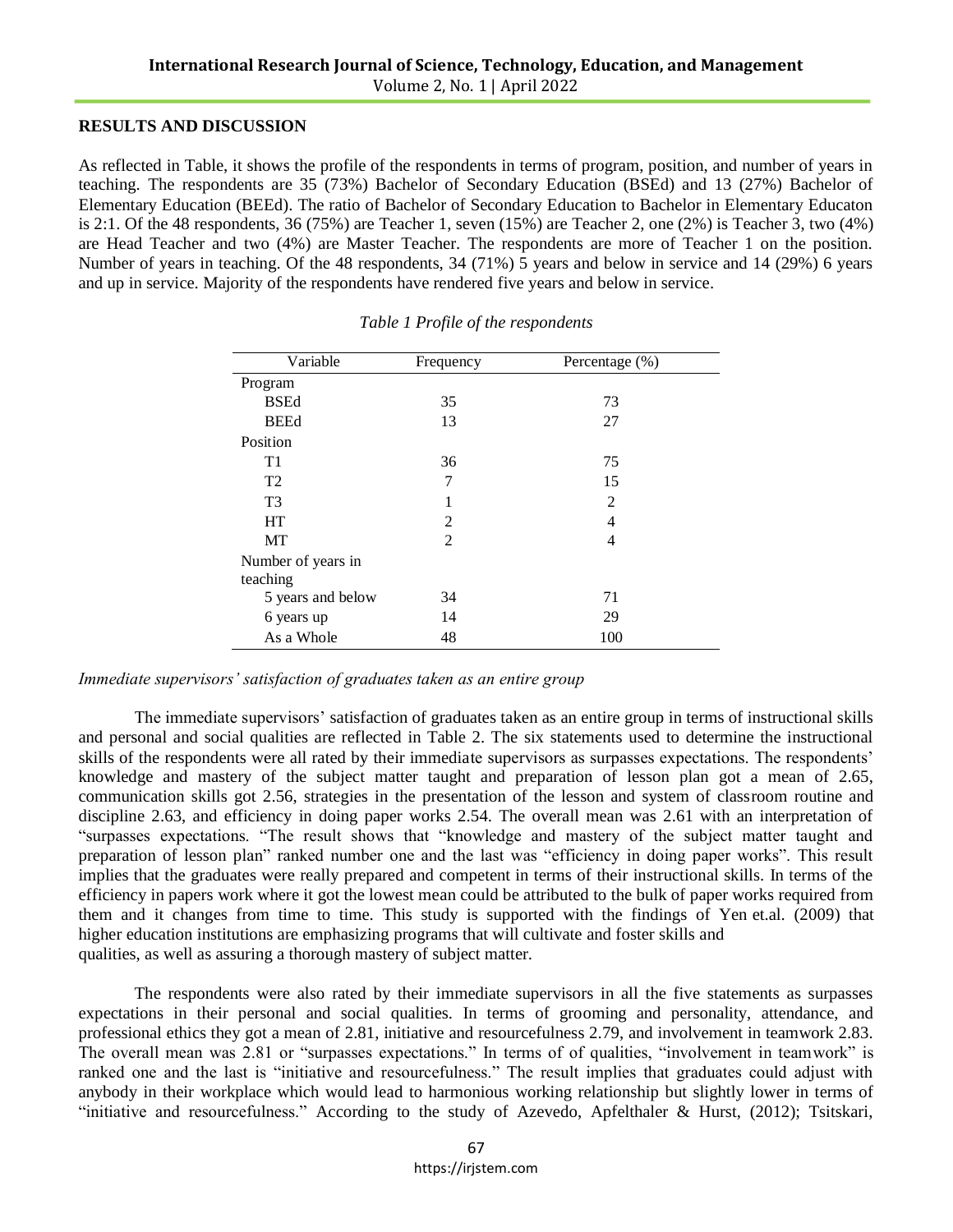Goudas, Tsalouchou & Michalopoulou (2017), states that teamwork is one of the most cited attributes that immediate supervisors look for in their employees. Further, the present study is also supported by Archer & Davison (2008), an employee's character demonstrated in having a pleasant personality creates the positive atmosphere in the workplace. It is what immediate supervisors are looking for among their employees.

| Statement                                       | Mean | Description                   |
|-------------------------------------------------|------|-------------------------------|
| <b>Instructional Skills</b>                     |      |                               |
| -Knowledge and mastery of the subject           | 2.65 | Surpasses Expectations        |
| matter taught.                                  |      |                               |
| -Communication skills                           | 2.56 | <b>Surpasses Expectations</b> |
| -Preparation of lesson plan                     | 2.65 | Surpasses Expectations        |
| -Strategies/Method in the presentation of the   | 2.63 | <b>Surpasses Expectations</b> |
| lesson and in evaluating student's performance. |      |                               |
|                                                 |      |                               |
| -System of classroom routine and discipline.    | 2.63 | <b>Surpasses Expectations</b> |
| -Efficiency in doing paper works.               | 2.54 | <b>Surpasses Expectations</b> |
| Sub-Mean                                        | 2.61 | <b>Surpasses Expectations</b> |
| Personal and Social Qualities                   |      |                               |
| -Grooming and personality                       | 2.81 | <b>Surpasses Expectations</b> |
| -Initiative and resourcefulness                 | 2.79 | <b>Surpasses Expectations</b> |
| -Attendance                                     | 2.81 | Surpasses Expectations        |
| -Professional Ethics                            | 2.81 | <b>Surpasses Expectations</b> |
| -Involvement in teamwork                        | 2.83 | <b>Surpasses Expectations</b> |
| Sub-Mean                                        | 2.81 | <b>Surpasses Expectations</b> |
| <b>Grand Mean</b>                               | 2.71 | <b>Surpasses Expectations</b> |

#### *Table 2. Eimmediate supervisors' satisfaction*

Legend: *2.50–3.00 (Surpasses Expectations); 1.50–2.49 (Meets Expectations); 1.00–1.49 (Needs Improvement)*

*Immediate supervisors' satisfaction of graduates classified as to variables*

.

Table 2a presents the immediate supervisors" satisfaction of graduates classified as to program, position, and number of years in teaching. The BSEd graduates in terms of instructional skills "surpasses expectations"  $(M=2.57)$ , and their personal and social qualities also "surpasses expectations"  $(M=2.82)$ . The BEEd graduates as to instructional skills "surpasses expectations" (M=2.85), and their personal and social qualities also "surpasses expectations" (M=2.80).The respondents according to their position title in terms of instructional skills majority of them "surpasses expectations" Teacher 1(M=2.64), Teacher 2 (M=2.57), Teacher 3 (M=3.00), Head Teacher (M=3.00), and Master Teacher (M=2.50) and also their personal and social qualities "surpasses expectations" Teacher 1(M=2.81), Teacher 2 (M=2.86), Teacher 3 (M=3.00), Head Teacher (M=3.00), and Master Teacher (M=2.50). The instructional skills of the respondents with 5 years and below in service "surpasses their expectations" ( $M=2.65$ ) as well as their personal and social qualities ( $M=2.78$ ). The respondents with 6 years and up in service as to instructional skills "surpasses expectations" (M=2.65) and their personal and social qualities also "surpasses expectations" (M=2.90). The result shows that the immediate supervisors' satisfaction of graduates were all surpassed their expectations. This result implies that regardless of graduates program, position, and number of years in teaching they possess personal and professional qualities required in the teaching profession.

| Category                    |    | Mean | Description                   |
|-----------------------------|----|------|-------------------------------|
| Program                     |    |      |                               |
| BSEd                        |    |      |                               |
| Instructional Skills        | 35 | 2.57 | Surpasses Expectations        |
| Personal & Social Qualities | 35 | 2.82 | <b>Surpasses Expectations</b> |
| BEEd                        |    |      |                               |

|  | Table 2. Immediate Supervisor's Satisfaction |
|--|----------------------------------------------|
|  |                                              |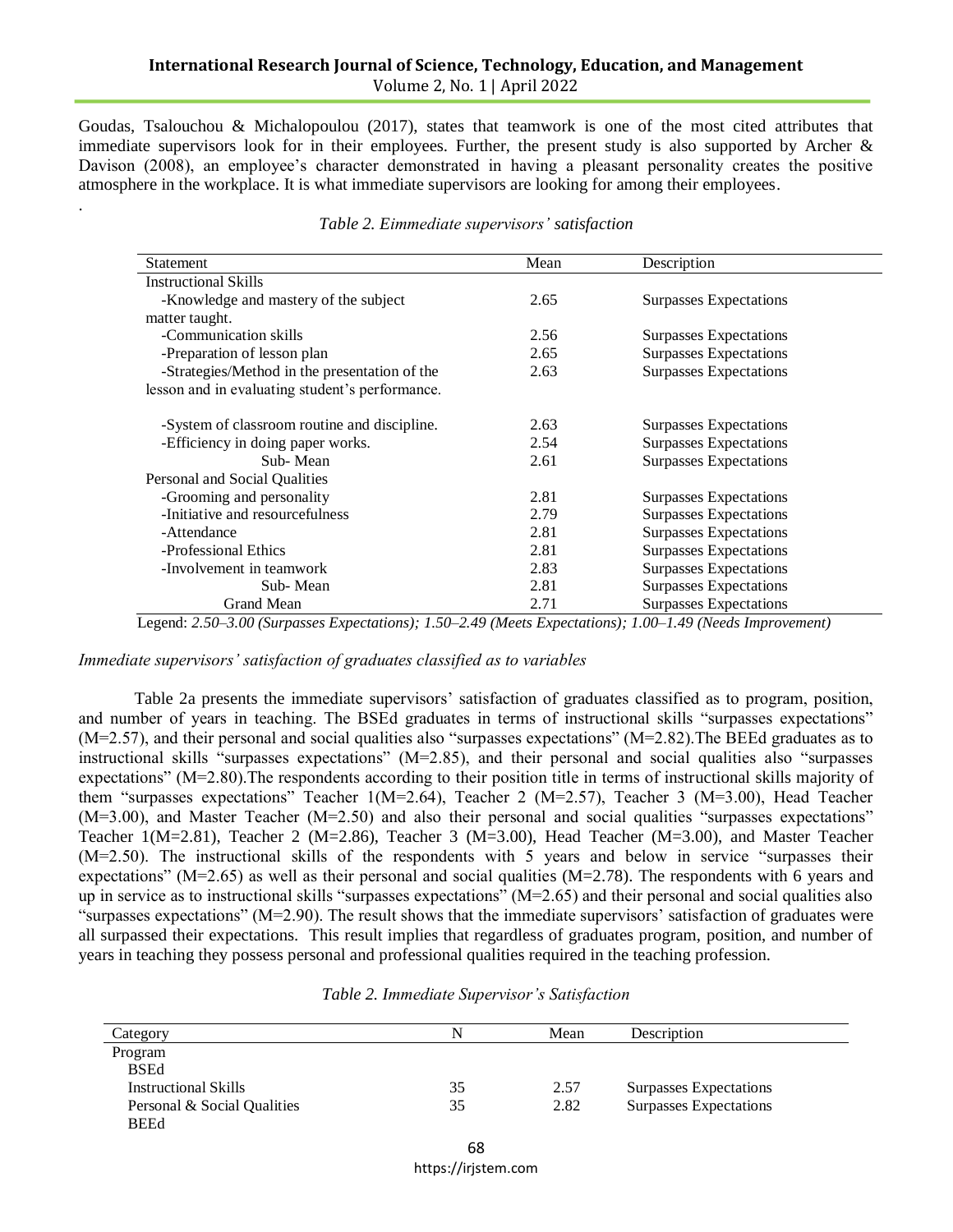| <b>Instructional Skills</b> | 13                      | 2.85 | Surpasses Expectations        |
|-----------------------------|-------------------------|------|-------------------------------|
| Personal & Social Qualities | 13                      | 2.80 | Surpasses Expectations        |
| Position                    |                         |      |                               |
| Teacher I                   |                         |      |                               |
| <b>Instructional Skills</b> | 36                      | 2.64 | Surpasses Expectations        |
| Personal & Social Qualities | 36                      | 2.81 | Surpasses Expectations        |
| Teacher II                  |                         |      |                               |
| <b>Instructional Skills</b> | 7                       | 2.57 | Surpasses Expectations        |
| Personal & Social Qualities | $\overline{7}$          | 2.86 | Surpasses Expectations        |
| Teacher III                 |                         |      |                               |
| <b>Instructional Skills</b> | 1                       | 3.00 | Surpasses Expectations        |
| Personal & Social Qualities | $\mathbf{1}$            | 3.00 | Surpasses Expectations        |
| <b>Head Teacher</b>         |                         |      |                               |
| <b>Instructional Skills</b> | $\overline{c}$          | 3.00 | Surpasses Expectations        |
| Personal & Social Qualities | $\overline{2}$          | 3.00 | Surpasses Expectations        |
| Master Teacher              |                         |      |                               |
| <b>Instructional Skills</b> | $\overline{\mathbf{c}}$ | 2.50 | Surpasses Expectations        |
| Personal & Social Qualities | $\overline{2}$          | 2.50 | <b>Surpasses Expectations</b> |
| Number of years in teaching |                         |      |                               |
| 5 years and below           |                         |      |                               |
| <b>Instructional Skills</b> | 34                      | 2.65 | Surpasses Expectations        |
| Personal & Social Qualities | 34                      | 2.78 | Surpasses Expectations        |
| 6 years up                  |                         |      |                               |
| <b>Instructional Skills</b> | 14                      | 2.64 | Surpasses Expectations        |
| Personal & Social Qualities | 14                      | 2.90 | <b>Surpasses Expectations</b> |

**International Research Journal of Science, Technology, Education, and Management** Volume 2, No. 1 | April 2022

Legend: *2.50–3.00 (Surpasses Expectations); 1.50–2.49 (Meets Expectations); 1.00–1.49 (Needs Improvement)*

#### *Teachers teaching competence*

Table 3 shows the respondents teaching competence of graduates as an entire group. The nine statements used to determine the teaching competence of the respondents were all rated by their immediate supervisors as very satisfactory. The respondents applies knowledge of content within and across curriculum teaching areas  $(M=4.60)$ , uses a range of teaching strategies that enhance learner achievement in literacy and numeracy skills (M=4.44), applies a range of teaching strategies to develop critically and creative thinking, as well as other higher-order thinking skills (M=4.48), manages classroom structure to engage learners individually or in groups, in meaningful exploration, discovery, and hands-on activities within a range of physical learning environments  $(M=4.60)$ , manages learner behavior constructively by applying positive and non-violent discipline to ensure learning-focused environments (M=4.71), uses differentiated, developmentally appropriate learning experiences to address learners' gender, needs, strengths, interests and experiences (M=4.63), plans, manages, and implements developmentally sequenced teaching and learning processes to meet curriculum requirements and varied teaching contexts  $(M=4.63)$ , selects, develops, organizes and uses appropriate teaching and learning resources, including ICT, to address learning goals (M=4.69), and designs, selects, organizes, and uses diagnostic, formative, and summative assessment strategies consistent with curriculum requirements (M=4.63). The overall mean was 4.60 with an interpretation of "very satisfactory."

The result shows that "manages learner behavior constructively by applying positive and non-violent discipline to ensure learning-focused environments" ranked number one and the last were "uses a range of teaching strategies that enhance learner achievement in literacy and numeracy skills". The results imply that the teacher should provide their learners a range of different contexts in which they can use literacy and numeracy skills. According to United Nations Relief and Works Agency (2013), using various teaching strategies in your class to cater to individual needs is essential when teaching any subject and extending learners' literacy skills. To develop their writing skills, they should encourage learners to compose varied text types- advertisements, announcements, letters, stories, factual texts, and so on, (United Nations Relief and Works Agency, 2013). Furthermore, to strengthen numeracy, the teacher should create a rich and supportive learning environment that will support a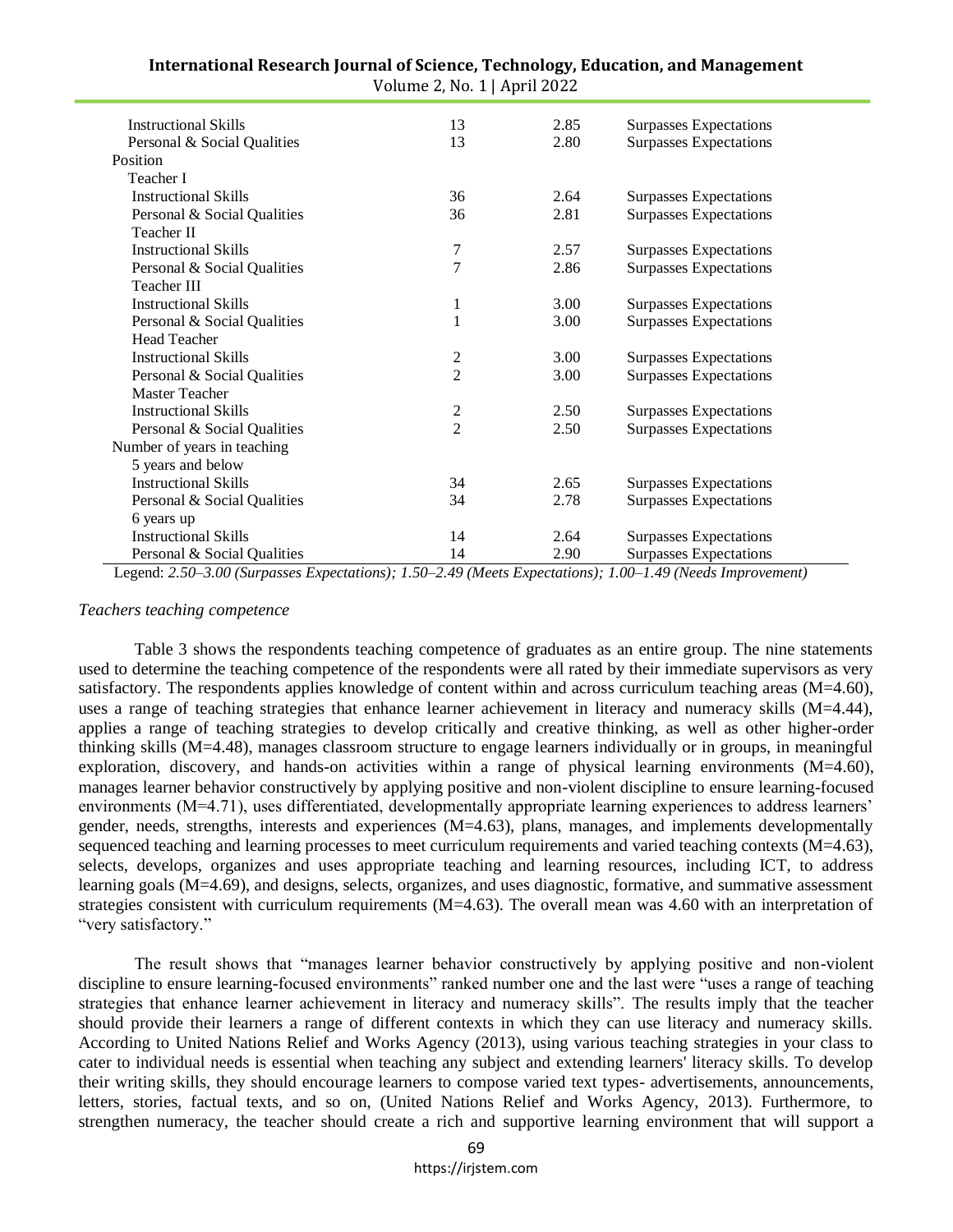skilful mix of various approaches. It includes active learning and planned, purposeful play, developing problemsolving capabilities, developing mental agility, using technology appropriately and effectively, and promoting interest and enthusiasm for numeracy.

| Statement                                                                                                                         | Mean                                                | Description       |  |
|-----------------------------------------------------------------------------------------------------------------------------------|-----------------------------------------------------|-------------------|--|
| 1. Applies knowledge of content within and across curriculum                                                                      |                                                     |                   |  |
| teaching areas.                                                                                                                   | 4.60                                                | Very Satisfactory |  |
| 2. Uses a range of teaching strategies that enhance learner                                                                       |                                                     |                   |  |
| achievement in literacy and numeracy skills.                                                                                      | 4.44                                                | Very Satisfactory |  |
| 3. Applies a range of teaching strategies to develop critically and                                                               |                                                     |                   |  |
| creative thinking, as well as other higher-order thinking skills.                                                                 | 4.48                                                | Very Satisfactory |  |
| 4. Manages classroom structure to engage learners individually                                                                    |                                                     |                   |  |
| or in groups, in meaningful exploration, discovery, and hands-on                                                                  |                                                     |                   |  |
| activities within a range of physical learning environments.                                                                      |                                                     |                   |  |
|                                                                                                                                   | 4.60                                                | Very Satisfactory |  |
| 5. Manages learner behavior constructively by applying positive                                                                   |                                                     |                   |  |
| and non-violent discipline to ensure learning-focused                                                                             | 4.71                                                | Very Satisfactory |  |
| environments.                                                                                                                     |                                                     |                   |  |
| 6. Uses differentiated, developmentally appropriate learning                                                                      |                                                     |                   |  |
| experiences to address learners' gender, needs, strengths,                                                                        |                                                     |                   |  |
| interests and experiences.                                                                                                        | 4.63                                                | Very Satisfactory |  |
| 7. Plans, manages, and implements developmentally sequenced                                                                       |                                                     |                   |  |
| teaching and learning processes to meet curriculum                                                                                |                                                     |                   |  |
| requirements and varied teaching contexts.                                                                                        | 4.63                                                | Very Satisfactory |  |
| 8. Selects, develops, organizes and uses appropriate teaching and                                                                 |                                                     |                   |  |
| learning resources, including ICT, to address learning goals.                                                                     | 4.69                                                | Very Satisfactory |  |
| 9. Designs, selects, organizes, and uses diagnostic, formative,                                                                   |                                                     |                   |  |
| and summative assessment strategies consistent with curriculum                                                                    |                                                     |                   |  |
| requirements.                                                                                                                     | 4.63                                                | Very Satisfactory |  |
| Grand Mean<br>$\sqrt{2}$ $\sqrt{1}$ $\sqrt{20}$ $\sqrt{2}$ $\sqrt{2}$<br>$\alpha$ $\beta$ $\beta$ $\beta$<br>$1.421$ $7.02$ $(1)$ | 4.60<br>$\sqrt{2}$ $\sqrt{1}$ $\sqrt{2}$ $\sqrt{4}$ | Very Satisfactory |  |

#### *Table 3. Teachers Teaching Competence*

Legend: *4.21–5.00 (Very Satisfactory); 3.41–4.20 (Satisfactory); 2.61–3.40 (Average) 1.81–2.60 (Poor); 1.00–1.80 (Very Poor)*

#### *Teaching competence of graduates classified as to variables*

Table 3a presents the teaching competence of graduates classified as to program,position, and number of years in teaching. *Program.* The teaching competence of BSEd "very satisfactory" (M=4.57) and BEEd also "very satisfactory" (M=4.70). *Position*. The respondents according to their position title their teaching competence majority of them were "very satisfactory" Teacher 1(M=4.54), Teacher 2 (M=4.76), Teacher 3 (M=5.00), Head Teacher (M=4.95), and Master Teacher (M=4.56). *Number of years in teaching.* The teaching competence of the respondents with 5 years and below in service "very satisfactory" (M=4.57) as well as the respondents with 6 years up in service (M=4.67). The result implies that the teaching competence of graduates was "very satisfactory" when classified as to program, position, and number of years in teaching. This study means that their immediate supervisors were satisfied as they deliver efficient and effective performance.

| Table 3. Teachers teaching competence as to variables |  |  |
|-------------------------------------------------------|--|--|
|-------------------------------------------------------|--|--|

| Category    | N  | Mean | Description       |  |
|-------------|----|------|-------------------|--|
| Program     |    |      |                   |  |
| <b>BSEd</b> | 35 | 4.57 | Very Satisfactory |  |
| <b>BEEd</b> |    | 4.69 | Very Satisfactory |  |
| Position    |    |      |                   |  |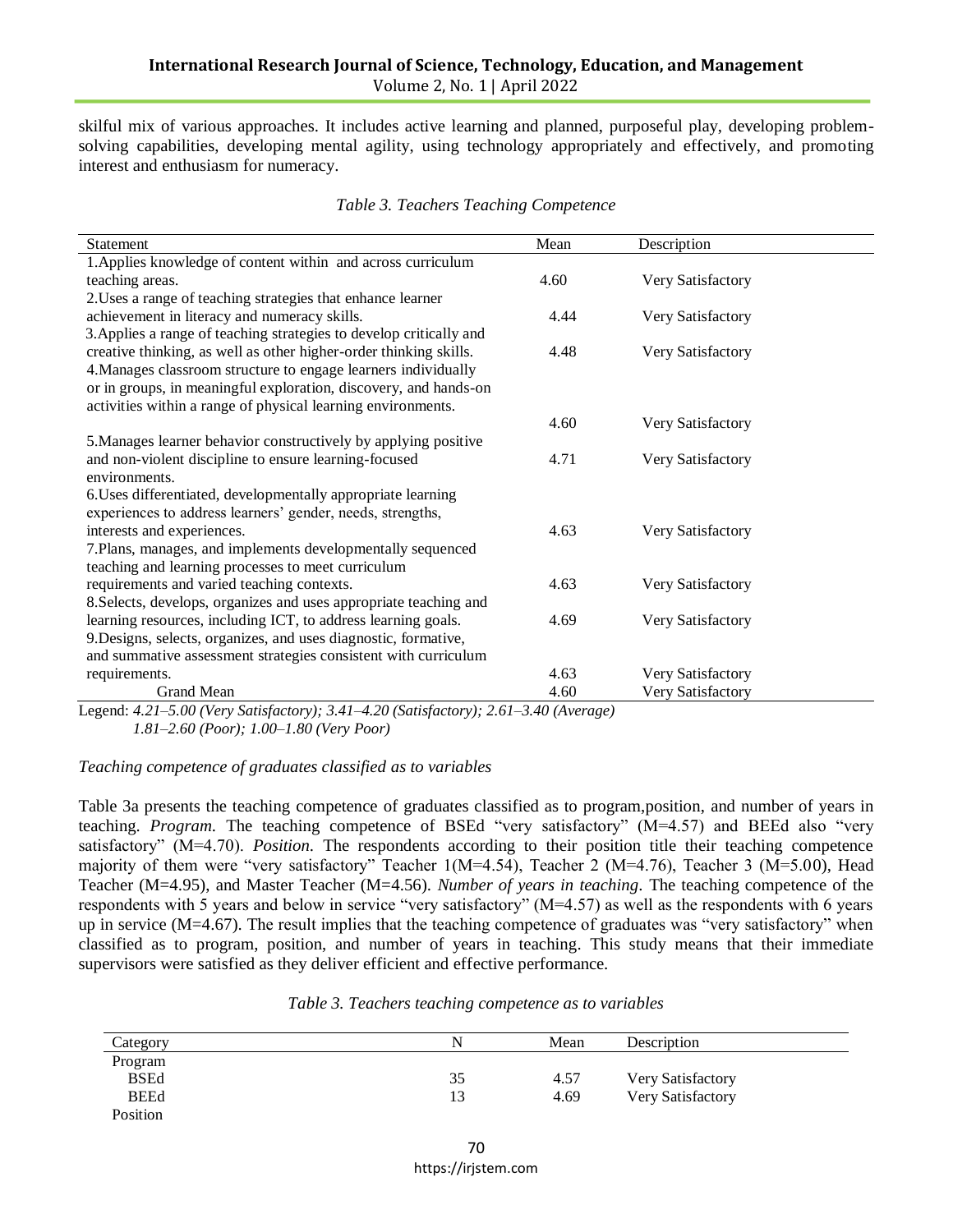| International Research Journal of Science, Technology, Education, and Management |  |
|----------------------------------------------------------------------------------|--|
| Volume 2, No. 1   April 2022                                                     |  |

| Teacher I                                                                                                                                                             | 36                         | 4.54    | Very Satisfactory |
|-----------------------------------------------------------------------------------------------------------------------------------------------------------------------|----------------------------|---------|-------------------|
| Teacher II                                                                                                                                                            |                            | 4.76    | Very Satisfactory |
| Teacher III                                                                                                                                                           |                            | 5.00    | Very Satisfactory |
| <b>Head Teacher</b>                                                                                                                                                   |                            | 4.95    | Very Satisfactory |
| Master Teacher                                                                                                                                                        |                            | 4.56    | Very Satisfactory |
| Number of years in teaching                                                                                                                                           |                            |         |                   |
| 5 and below                                                                                                                                                           | 34                         | 4.57    | Very Satisfactory |
| 6 and up                                                                                                                                                              | 14                         | 4.67    | Very Satisfactory |
| $\mathbf{I}$ $\mathbf{I}$ $\mathbf{A}$ $\mathbf{A}$ $\mathbf{I}$ $\mathbf{A}$ $\mathbf{A}$ $\mathbf{A}$ $\mathbf{I}$ $\mathbf{I}$<br>$\alpha$ $\beta$ $\beta$ $\beta$ | $2.11 \pm 2.000 \pm 0.000$ | 2(1.24) |                   |

Legend: *4.21–5.00 (Very Satisfactory); 3.41–4.20 (Satisfactory); 2.61–3.40 (Average) 1.81–2.60 (Poor); 1.00–1.80 (Very Poor)*

*Difference in the immediate supervisors' satisfaction of graduates classified as to variables*

Table 4 presents the result of the difference in the immediate supervisors" satisfaction of graduates when grouped according to variables. The result shows that the immediate supervisors' satisfaction of graduates, when classified as to program, was not significantly different as shown by the significance value of 0.399, which is higher than 0.05; both BSEd and BEEd respondents have the same level of satisfaction. The null hypothesis, which states that there is no significant difference in the immediate supervisors" satisfaction of graduates when classified as to program, was not rejected. When grouped as to the number of years in teaching, the immediate supervisors" satisfaction of graduates did not differ significantly, as supported by a significance value of 0.383, which is higher than 0.05. Thus, the null hypothesis, which states that there is no significant difference in the immediate supervisors' satisfaction of graduates when classified as to the number of years in teaching, was accepted. This result means that regardless of the number of years rendered, respondents have the same level of satisfaction rated by their employer. The immediate supervisors" satisfaction of graduates classified as to position when subjected to the Kruskal Wallis resulted in a not significant difference as shown by the significance value of 0.680, which is higher than 0.05. The null hypothesis, which states that there is no significant difference in the immediate supervisors' satisfaction of graduates when classified as to position, was not rejected. The no significant results mean that regardless of the program, position, and number of years in teaching of the graduates their immediate supervisors satisfaction were comparable. The result implies that program, position, and number of years in teaching did not affect the immediate supervisors" satisfaction level. The study of Thompson et.al (2008), survey showed that over 90 percent of the immediate supervisors look for people who are flexible and adaptive, willing to learn on the job, team players, technically competent and committed to excellence.

| Variable                    | Mean Rank | DF             | U/X2     | $V(2-tailed)$ |
|-----------------------------|-----------|----------------|----------|---------------|
| Program                     |           | 1              | 192.50ns | 0.399         |
| <b>BSEd</b>                 | 23.50     |                |          |               |
| <b>BEEd</b>                 | 27.19     |                |          |               |
| Number of years in teaching |           | 1              | 201.00ns | 0.383         |
| 5 years and below           | 23.41     |                |          |               |
| 6 years up                  | 27.14     |                |          |               |
| Position                    |           | $\overline{4}$ | 2.31     | 0.680         |
| Teacher 1                   | 23.46     |                |          |               |

*Table 4. Mann Whitney and Kruskall Wallis results on the difference in the immediate supervisors' satisfaction of graduates classified as to variables*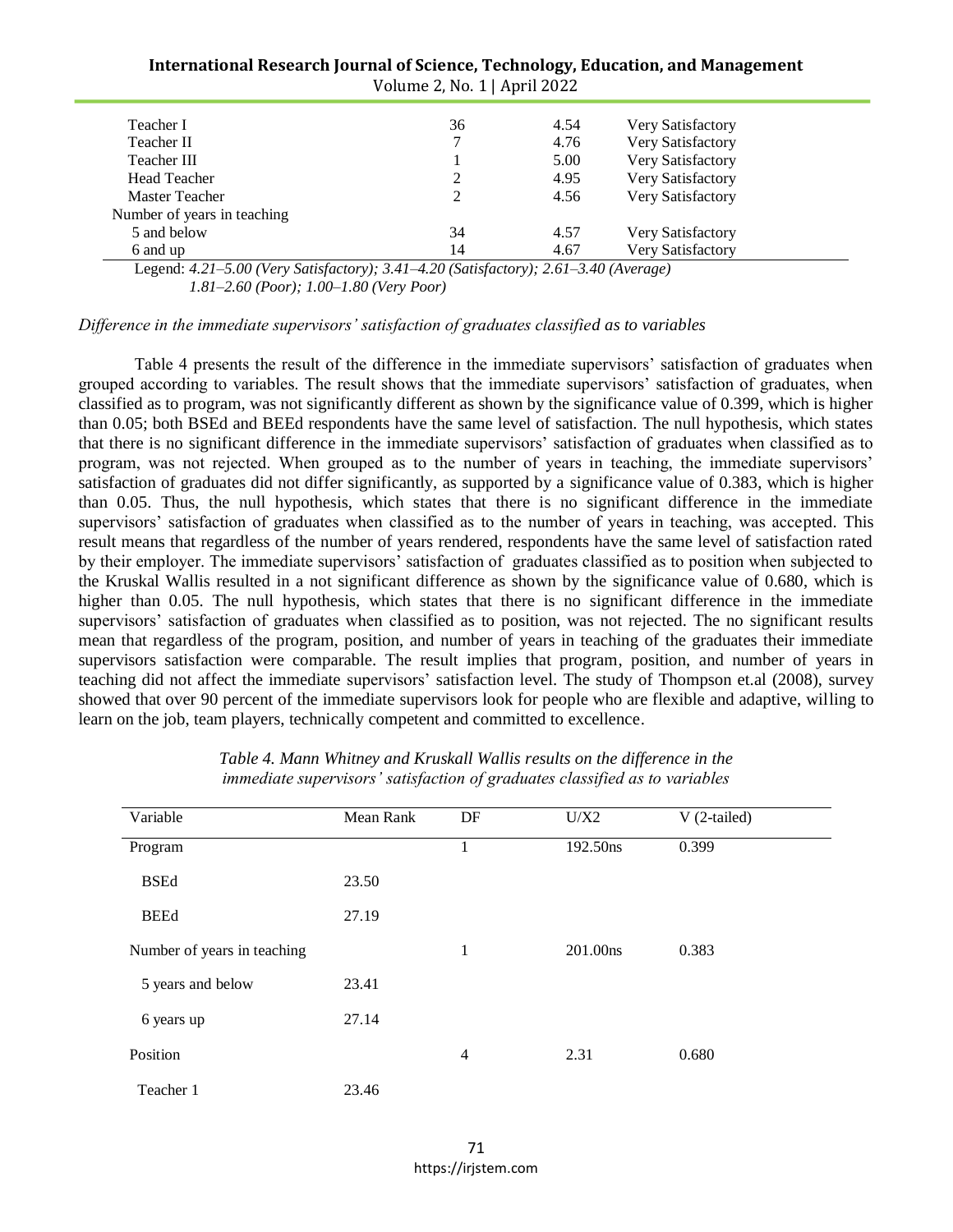| Volume 2, No. 1   April 2022 |       |  |
|------------------------------|-------|--|
| Teacher 2                    | 26.43 |  |
| Teacher 3                    | 38.50 |  |
| <b>Head Teacher</b>          | 32.75 |  |
| <b>Master Teacher</b>        | 21.25 |  |

# **International Research Journal of Science, Technology, Education, and Management**

*Difference in the teaching competence of graduates classified as to variables*

As can be gleaned, Table 5 shows the result of the significant difference in the teaching competence of graduates when grouped according to variables. The result shows that the teaching competence of graduates, when classified as to program, was not significantly different as indicated by the significance value of 0.294, which is higher than 0.05; both BSEd and BEEd respondents have the same level of teaching competence. The null hypothesis, which states that there is no significant difference in the teaching competence of graduates when classified as to program, was not rejected. When grouped as to the number of years in teaching, the teaching competence of graduates did not differ significantly, as supported by a significance value of 0.791, higher than 0.05. Thus, the null hypothesis, which states that there is no significant difference in the teaching competence of graduates when classified as to the number of years in teaching, was not rejected. This result means that regardless of the number of years rendered, respondents have the same level of teaching competence. The teaching competence of graduates classified as to position when subjected to the Kruskal Wallis resulted in a not significant difference as shown by the significance value of 0.237, which is higher than 0.05. The null hypothesis, which states that there is no significant difference in the teaching competence of graduates when classified as to position, was not rejected. Thus, the result shows that regardless of the position of the respondents have the same level of teaching competence. The results mean that irrespective of the graduates program, position, and number of years in teaching their teaching competence were the same. The result implies that the three variables considered in the study were not factors of graduates in teaching competence.

Moreover, competence entails the ability to meet complicated demands by drawing on and mobilizing psychosocial resources (such as skills and attitudes) in a specific setting. In order to achieve excellence as a teacher, you must be competent. To meet the complex difficulties of today's world, teachers require a diverse set of skills. Teaching ability is an essential component of a successful training program aimed at improving the welfare of a certain country or the entire world. In the present study of Shmelev (2002), states that the teaching skills and lifelong learning competencies of professional teachers comprise the following: to perform complex pedagogical duties; to be well-spoken, in good mental and physical health, stable and tolerant; to have a propensity to work with the younger generation, good communicative and observational skills, tact, a vivid imagination, and leadership. In addition, student teaching practice in the classroom is the most important component in determining how a studentexperience teachers of teacher training is shaped. According to Ludwig, Kirshstein, and Sidana (2010) and Ani, Iketaku, Uzosike (2021) states that teacher training programs have received attention as researchers and practitioners attempt to understand how to best ensure that graduates are equipped to teach all learners and schools can reduce turnover rates.

| Variable    | Mean Rank | DF | U/X2     | $V(2-tailed)$ |
|-------------|-----------|----|----------|---------------|
| Program     |           |    | 183.00ns | 0.294         |
| <b>BSEd</b> | 23.23     |    |          |               |

| Table 5. Mann Whitney and Kruskall Wallis results on the difference in the |
|----------------------------------------------------------------------------|
| teaching competence of graduates classified as to variables                |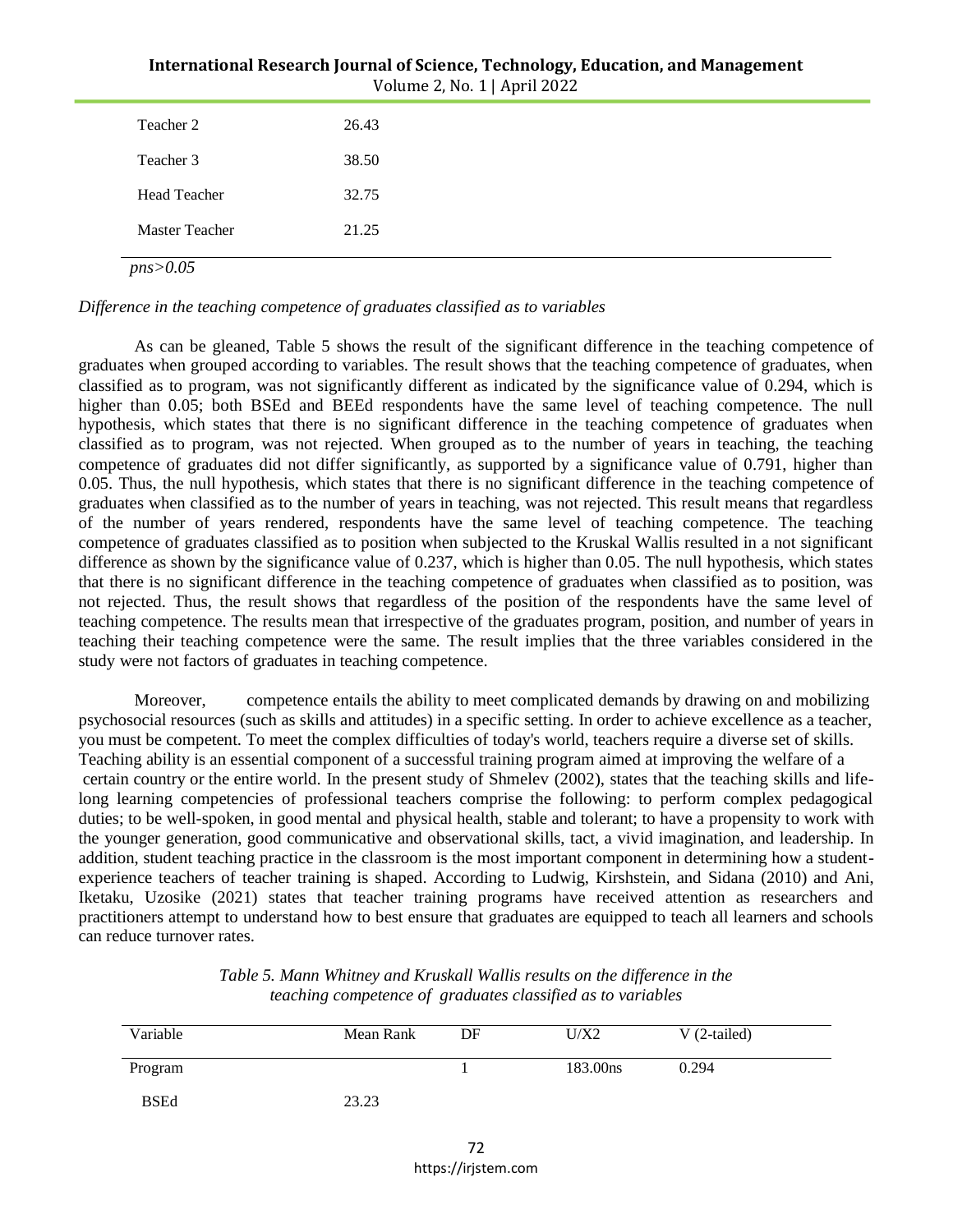| Volume 2, No. 1   April 2022 |       |                |           |       |  |
|------------------------------|-------|----------------|-----------|-------|--|
| <b>BEEd</b>                  | 27.92 |                |           |       |  |
| Number of years in teaching  |       | $\mathbf{1}$   | 226.50ns  | 0.791 |  |
| 5 years and below            | 24.16 |                |           |       |  |
| 6 years and up               | 25.32 |                |           |       |  |
| Position                     |       | $\overline{4}$ | $5.53$ ns | 0.237 |  |
| Teacher 1                    | 22.40 |                |           |       |  |
| Teacher 2                    | 28.50 |                |           |       |  |
| Teacher 3                    | 43.00 |                |           |       |  |
| <b>Head Teacher</b>          | 39.25 |                |           |       |  |
| Master Teacher               | 24.25 |                |           |       |  |
|                              |       |                |           |       |  |

|                              | International Research Journal of Science, Technology, Education, and Management |
|------------------------------|----------------------------------------------------------------------------------|
| Volume 2, No. 1   April 2022 |                                                                                  |

Note: *p\*<0.05; pns>0.05* 

#### **CONCLUSION**

The results, showing all instructional skills and personal social qualities with surpasses expectations and teaching competence with a very satisfactory rating. Strongly suggest that one of the college in Western Visayas is producing graduates who live up to the expectations from the academe. These findings indicate that the school"s rigid training provided to its students is indeed paying off. Hence, the graduates" of the two programs are prepared and knowledgeable of the subjects they handled and could easily adjust in the workplace. They were equipped professionally thru their formal education and various exposures which lead them to perform "very satisfactory". Further, the immediate supervisors' were very satisfied of their performance and teaching competence regardless of their program, position, and number of years in teaching they rendered.

#### **RECOMMENDATION**

The implication of this study is for the school to continue looking for ways to sustain and to improve its curriculum, programs, and services to level up in producing efficient and quality graduates with needed instructional skills in the academe. Moreover, the school cannot remain complacent to what it is at the moment so as not to be left behind considering the fast-changing advancement in society. In addition, the administration may call the attention of the Dean of the School of Education to monitor the varied teaching strategies used by the faculty regularly and evaluate their effectiveness. The professors may encourage the Education students to use the Speech Laboratory to further improve their communication skills. The Dean may require the faculty to emphasize efficiency in doing paper works with the application of the latest technology. The professors may expose the students in an activity where they could further develop their initiative and resourcefulness. Lastly, the professors may use a range of teaching strategies that enhance learners" achievement in literacy, numeracy skills, develop critical, and creative thinking. The researcher further recommend to validate the results of the present investigation.

#### **REFERENCES**

Ani, M.I., Iketaku, I.R. & Uzosike, P.C. (2021). Mentoring in teacher education: An experience that makes a difference for college of education student teachers. *International Research Journal of Science, Technology, Education, and Management*, 1(1), 26-34. https://doi.org/10.5281/zenodo.5195604

Azevedo, A., Omerzel, D.G., Andrews, J., Higson, H., Caballero, A. & Frech, B. (2012). Satisfaction with knowledge and competencies: A multi-country study of immediate supervisors and business graduates.

> 73 https://irjstem.com